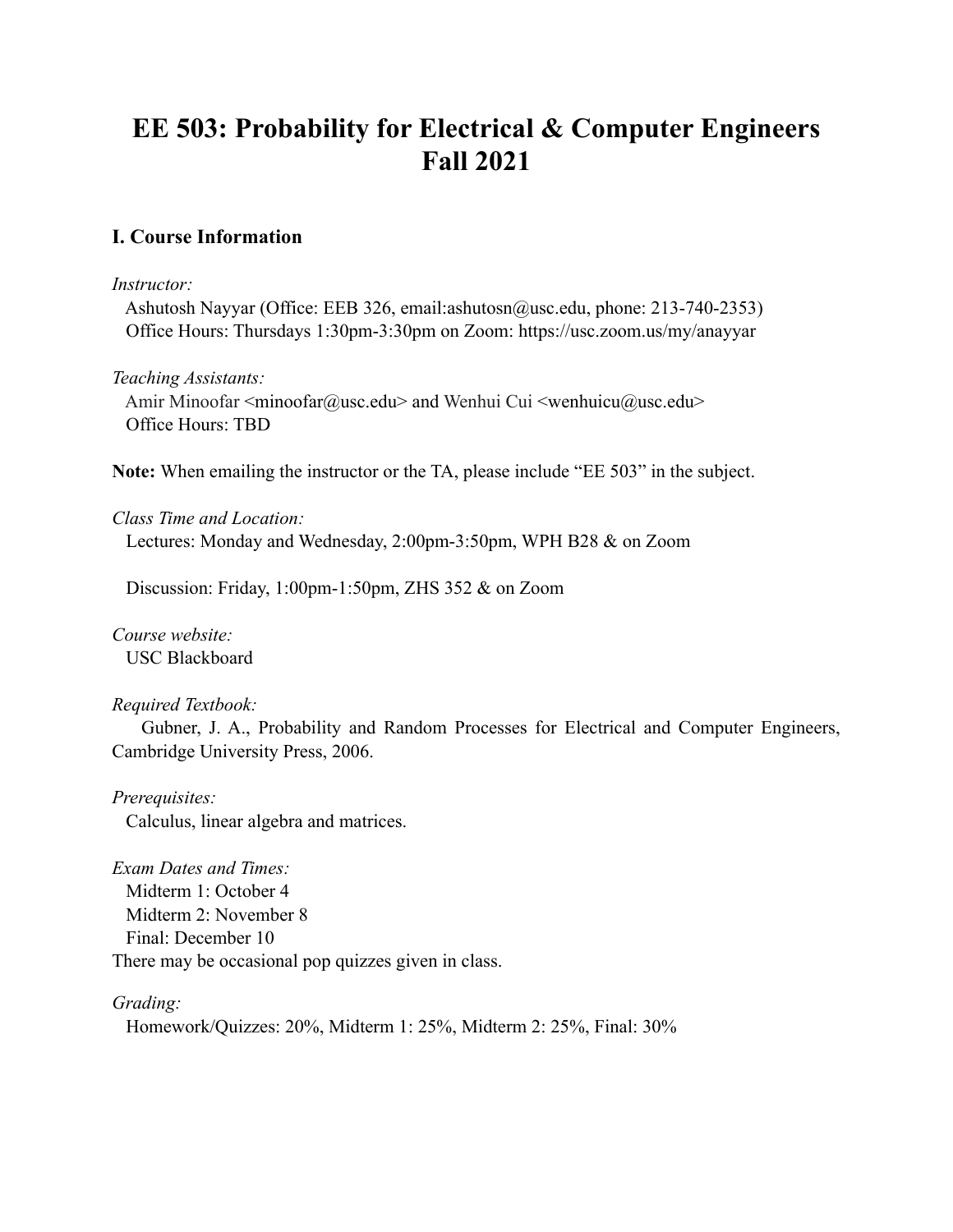# **II. Topics**

- Outcomes, Events, Probabilities, Conditional Probabilities, Independence, Bayes' Rule, **Combinatorics**
- Discrete Random Variables, Continuous Random Variables, Expectation, Functions of Random Variables
- Jointly Distributed Random Variables, Conditional Probability for Discrete and Continuous Random Variables, Iterated Expectations, Random Vectors
- Modes of Convergence for Random Variables, Laws of Large Numbers, Central Limit Theorem
- Random Processes, Poisson Process.
- Discrete Time Markov Chains
- Statistics: Parameter Estimation, Confidence Intervals, Hypothesis Testing.

#### **III. Statement for Students with Disabilities**

Any student requesting academic accommodations based on a disability is required to register with Disability Services and Programs (DSP) each semester. A letter of verification for approved accommodations can be obtained from DSP. Please be sure the letter is delivered to me (or to TA) as early in the semester as possible. DSP is located in STU 301 and is open 8:30 a.m.– 5:00 p.m., Monday through Friday. The phone number for DSP is (213) 740-0776.

#### **IV. Statement on Academic Integrity**

USC seeks to maintain an optimal learning environment. General principles of academic honesty include the concept of respect for the intellectual property of others, the expectation that individual work will be submitted unless otherwise allowed by an instructor, and the obligations both to protect one's own academic work from misuse by others as well as to avoid using another's work as one's own. All students are expected to understand and abide by these principles. *Scampus,* the Student Guidebook, contains the Student Conduct Code in Section 11.00, while the recommended sanctions are located in Appendix A: http://www.usc.edu/dept/ publications/SCAMPUS/gov/. Students will be referred to the Office of Student Judicial Affairs and Community Standards for further review, should there be any suspicion of academic dishonesty. The Review process can be found at: http://www.usc.edu/student-affairs/SJACS/.

#### **Academic Conduct**